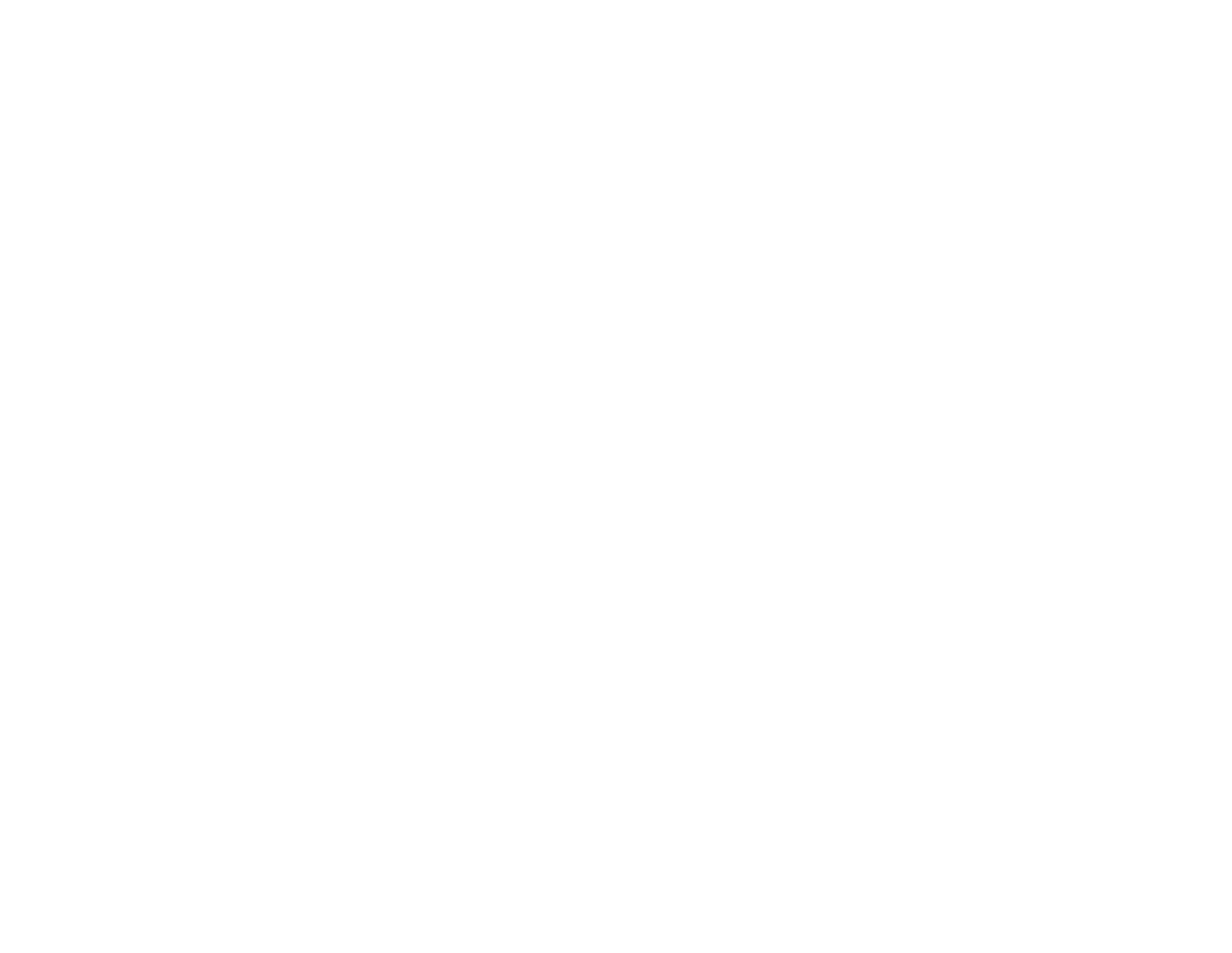*"The main thing is to be moved, to love, to hope, to tremble, to live."* -Rodin

*"The moment of trust comes through the artistic, creative trust. It's a kind of opening -up to yourself, and to the people around you, and trusting in the next steps... There's a healing process that people who have experienced major trauma including veterans — go through with the creative process."*

- Daniel King, Veteran, artists, OU professor, and panel speaker of the 2018 Columbus Veterans Film Festival



"*Life beats down and crushes the soul, and art reminds you that you have one."* -Stella Adler





**VAI** mission was developed by the Veteran Arts Council **(VAC )**. The Veteran Arts Council is a self -governed group of Veterans that acts as an advisory board to **VAI**. **VAC** is part think -tank, part focus group developing innovative solutions to meet the needs of fellow Veterans.

**For more information Contact Columbus VA Arts Coordinator: Heather Seymour**

**614 -388 -7607**

### *"Art allows us to communalize the experience of being human." Kevin McClatchy*

*"My pain level from surgery seems to be nonexistent while being creative , I love this program."* 

-Veteran

*"I believe art is a form of relaxation and a way of communication which is incomprehensible."*

-Veteran

#### **FREE** VAI Offering s

- **Open Studio**
- **Artist in residency programs**
- **Workshops:** 
	- **Visual Arts**
	- **Theater**
	- **Writing**
	- **Dance**
	- **Music**
	- **Craft**
- **Choir & Jam night**
- **Exhibition opportunities**
- **Museum & gallery trips**
- **Research on the health and psychological benefits of art**